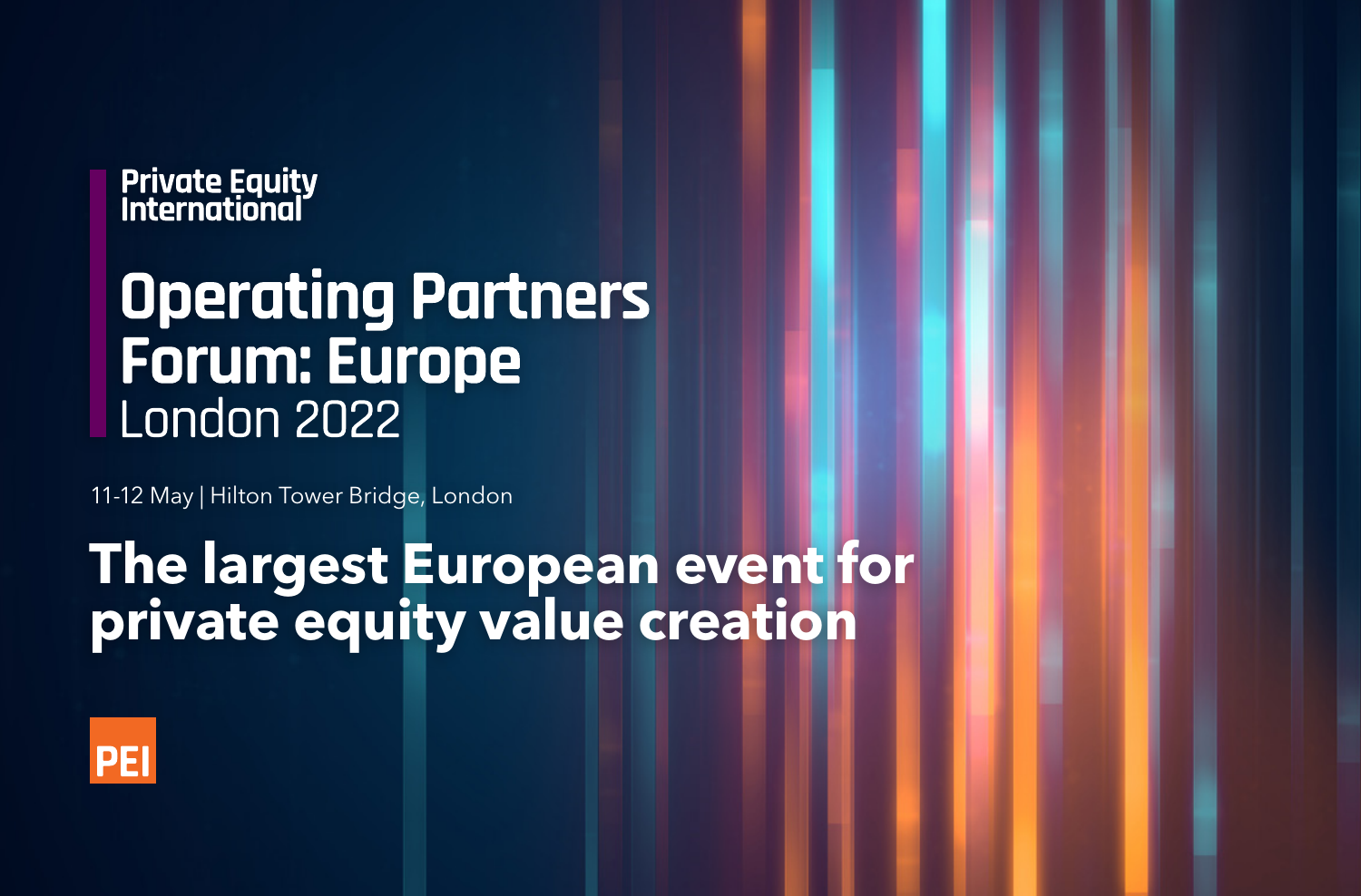# **Contents**

- » [Advisory board](#page-2-0)
- » [Agenda highlights](#page-3-0)
- » [Previous attendees](#page-4-0)
- » [Networking experience](#page-5-0)  $\bullet$
- » Sponsors
- » [Secure your place](#page-7-0)  $\bullet$

<span id="page-1-0"></span>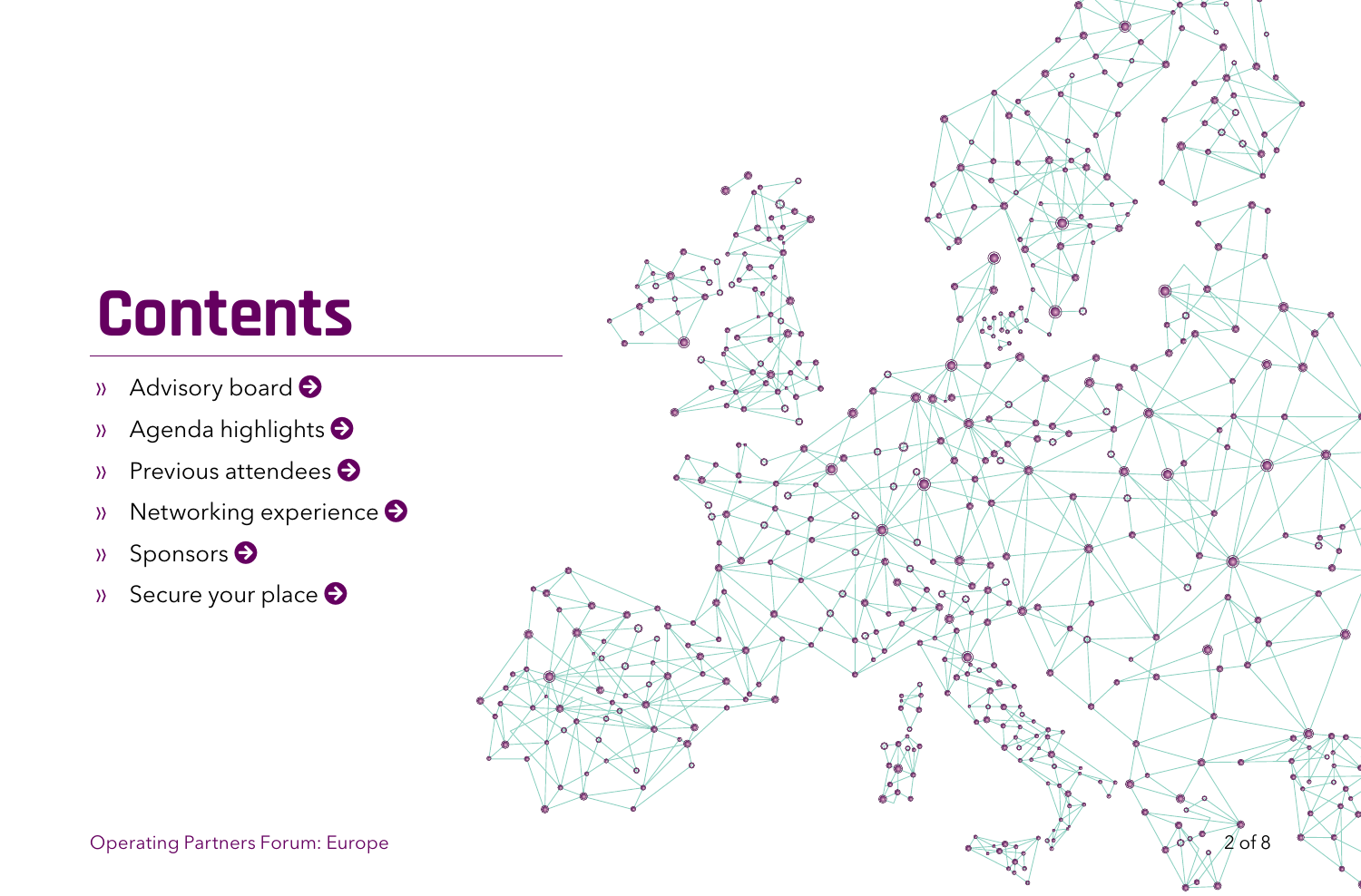# <span id="page-2-0"></span>**Advisory board**



Maria Carradice Managing Director Mayfair Equity Partners



Ralph Friedwagner Managing Director & Operating Partner CDPQ



Will Harman Principal, Margin Practice Lead Apax Partners



Celine Infeld Operating Partner Investcorp



Esther Nayyar Managing Director, Due Diligence & Value Creation ICG



Tony O'Carroll Managing Director and Head of Investment-Ops team **SVPGlobal** 



Elizabeth Wallace Head of Portfolio Talent Hg



Lisa Weaver-Lambert Data and Digital Operating Partner Independent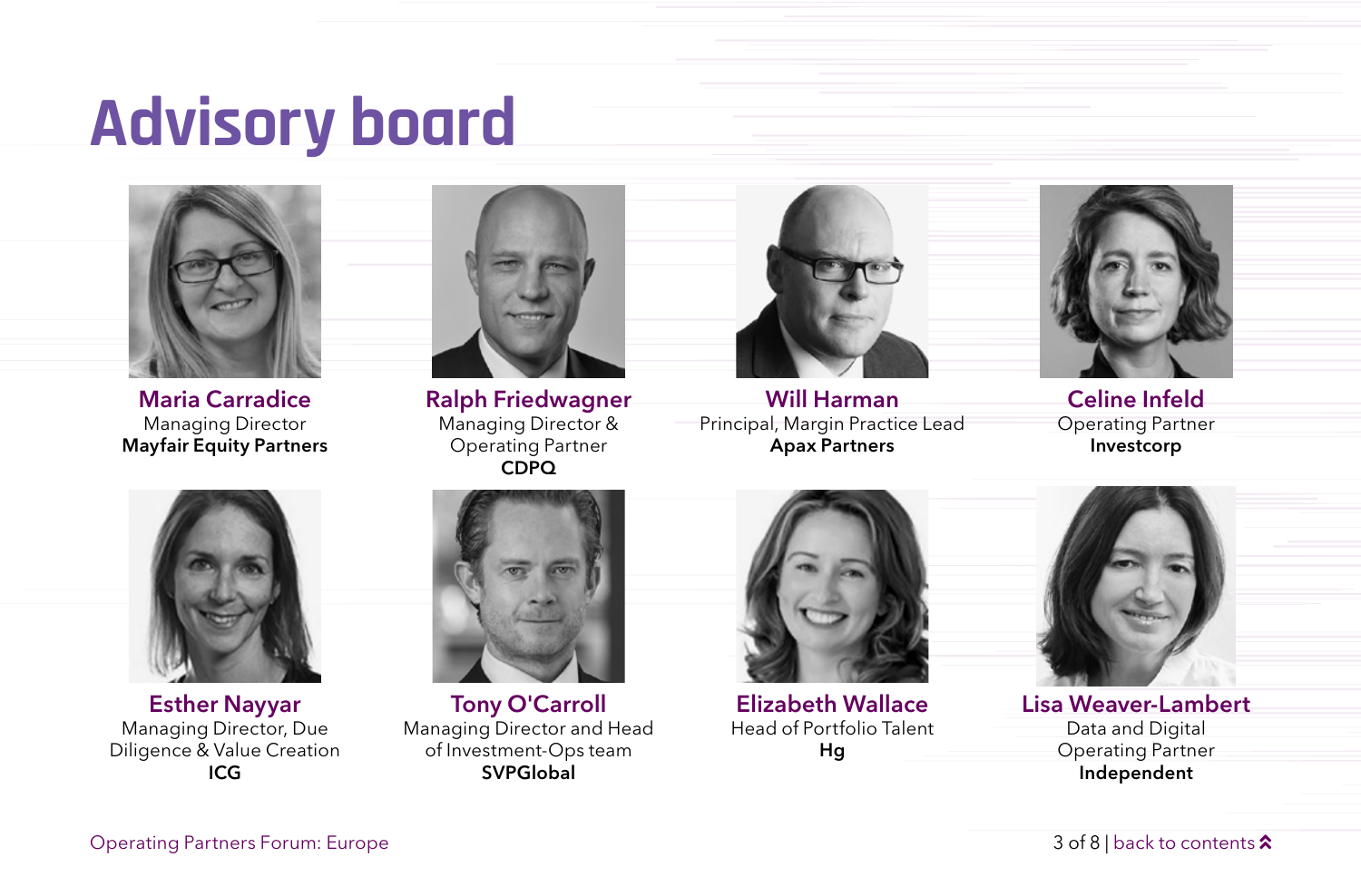## <span id="page-3-0"></span>**Agenda highlights**

#### Invitation-only Think Tank for Operating Partners



This closed-door session is an opportunity to share first-hand accounts on how to best position yourself in your career as an operating partner.

#### Best practices in advisor management



How to find the right advisors and get the most out of them and which relationships and governance structures work.

#### Boardroom case study: reacting to a crisis



This unique and interactive session will consider how a board should deal with a PR crisis. The audience will be given the chance to comment on key decisions made by the board.

#### Practical steps to using ESG within value creation



Getting beyond the talk and considering how best to incorporate ESG specialists and thinking within value creation plans.

#### Operating partners compensation & career satisfaction



Presentation of the results of an anonymous survey on how operating partners are renumerated, whether they have carry, general career satisfaction and more.



#### Developing a world class value creation team

Comparing different operating models and what works and how to measure the success of an operating team.

#### Structured networking



This unique session will provide participants with 4 short meetings with other attendees. There will be a 1 to 1 ratio of operating partners and service providers and participants will be matched with individuals with similar areas of interest.

#### [Operating Partners Forum: Europe](https://www.peievents.com/en/event/operating-partners-forum-europe/) 4 of 8 | [back to contents](#page-1-0)  $\lambda$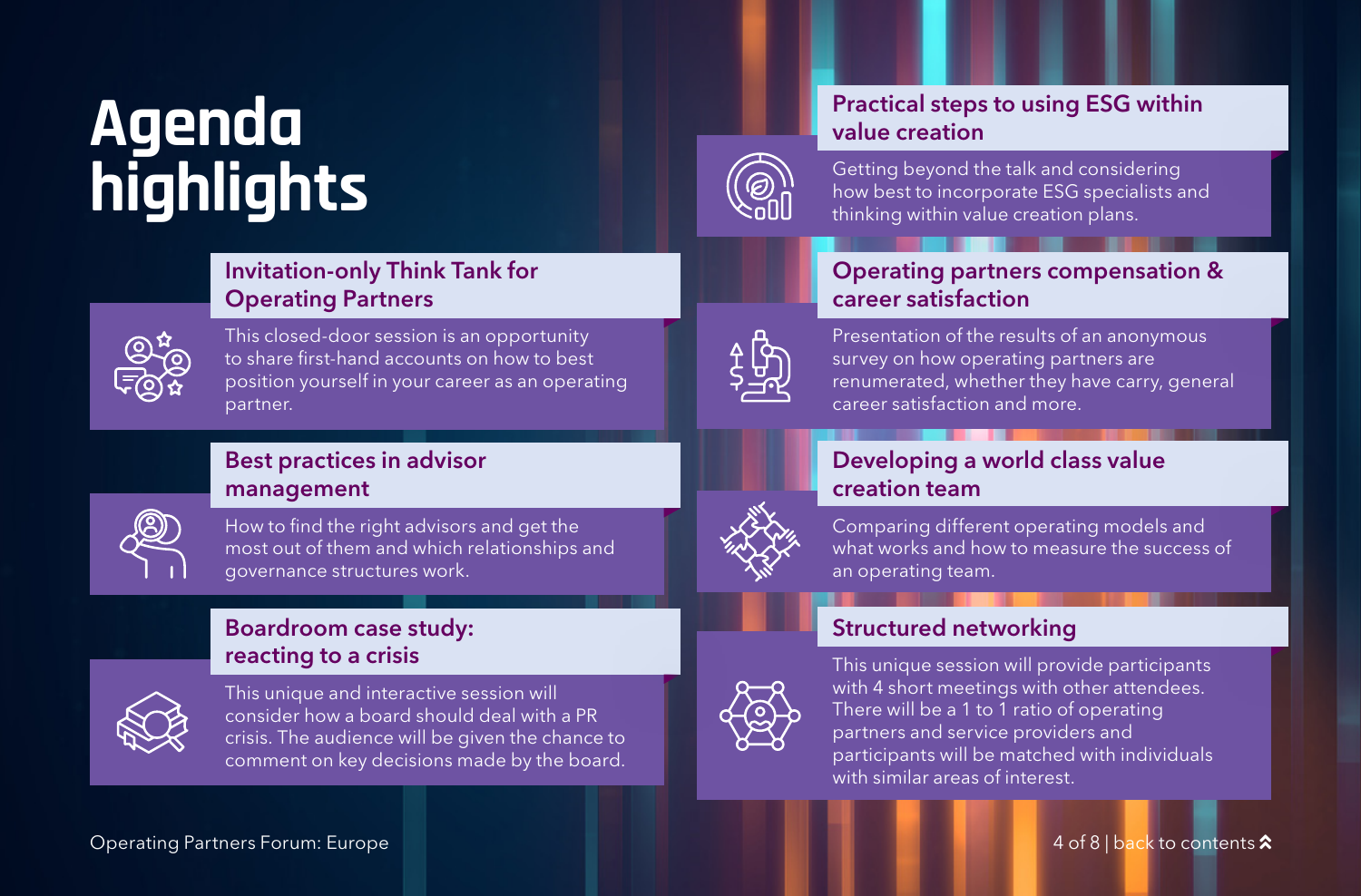# **with our global operating partners**

# <span id="page-4-0"></span>**CONNECT** Previous attendees of our operating partners<br> **CONNECT** events include:

- » Actis
- » Advent International
- » Agilitas Private Equity
- » Altor Equity Partners
- » Ambienta
- » AMP Capital
- » Ancala
- » Antin Infrastructure **Partners**
- » Apax Partners
- » AustralianSuper
- » Bain Capital
- » BaltCap
- » BC Partners
- » Blackstone
- » Bridgepoint
- » Capvis
- » CDPQ
- » Centerbridge Capital **Partners**
- » Cinven Partners
- » CPPIB
- » CVC Capital Partners
- » EQT
- » Equistone Partners Europe
- » Eurazeo
- » European Investment Bank
- » Foresight Group
- » Freshstream
- » H.I.G. Capital
- » Hamilton Lane
- » Hg
- » IK Partners
- » Inflexion
- » Infracapital
- » Intermediate Capital **Group**
- » KKR
- » LBO France
- » LDC
- » Mayfair Equity Partners
- » Metric Capital Partners
- » Mid Europa Partners
- » Montagu Private Equity
- » Oaktree Capital Management
- » OMERS Infrastructure Europe
- » Ontario Teachers' Pension Plan
- » PAI Partners
- » Partners Group
- » Permira
- » PSP Investments
- » QIC
- » Riverside Europe **Partners**
- » Silver Lake
- » SilverTree Equity
- » SVPGlobal
- » The Carlyle Group
- » Tikehau Capital
- » TowerBrook Capital **Partners**
- » TPG
- » Triton
- » Varde Partners
- » Vitruvian Partners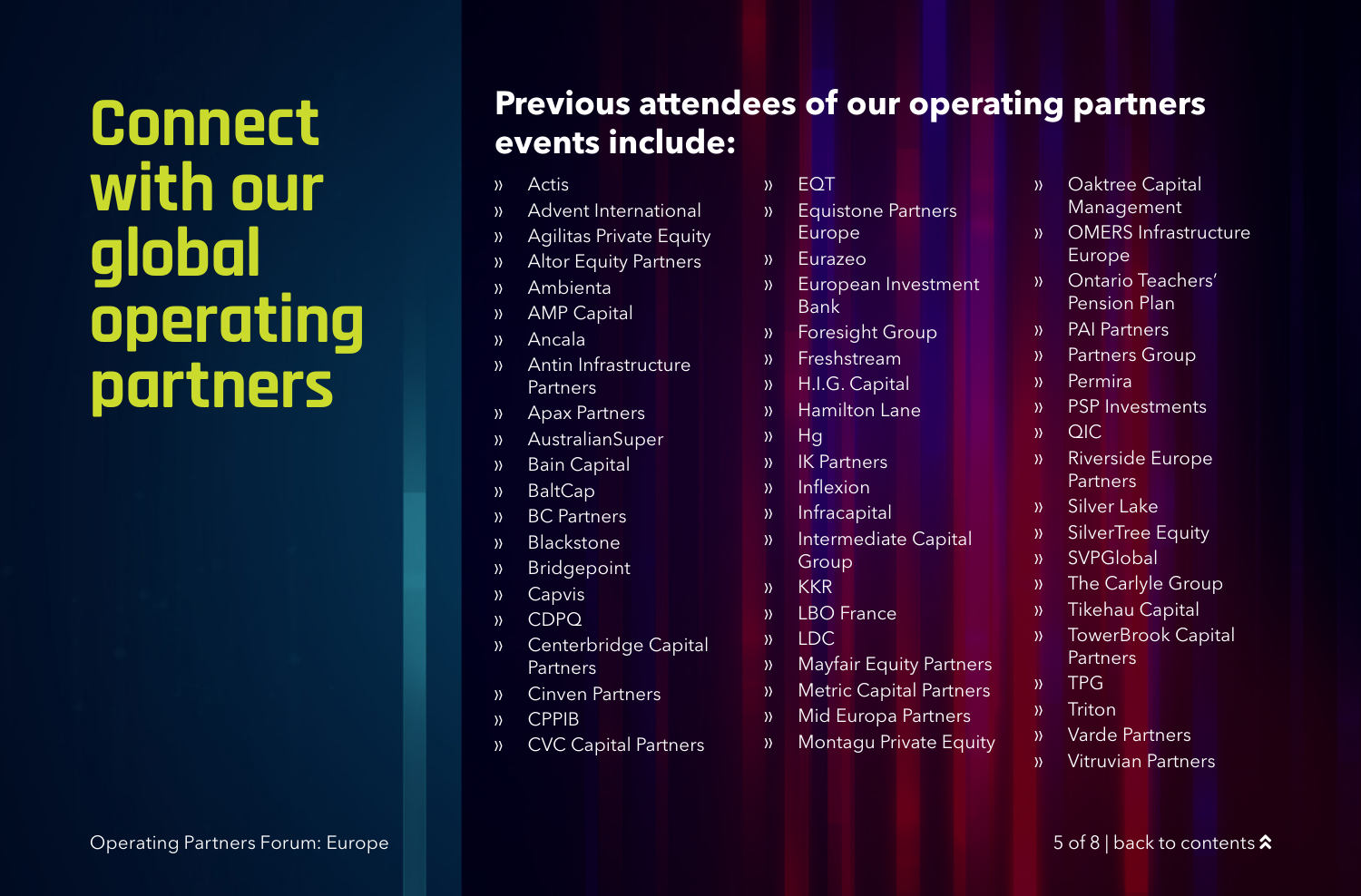## <span id="page-5-0"></span>**The in-person networking experience**







#### **More exclusive operating partners sessions**

Network with leading operating partners in the industry. The annual operating partners think tank will be back, in addition to value creation working groups, and an operating partners only drinks reception.

#### **Connect in-person once again in London**

Connect with your peers during interactive workshops, networking breaks, an evening drinks reception, roundtable discussions and structured networking between operating partners and advisors.

### **Build new connections**

Our past attendees included Advent International, BC Partners, Carlyle Group, Capital Partners, CDPQ, CVC Hg, InvestCorp, KKR Capstone, PAI Partners, Partners Group, Pemira, Pollen Street Capital, and many more.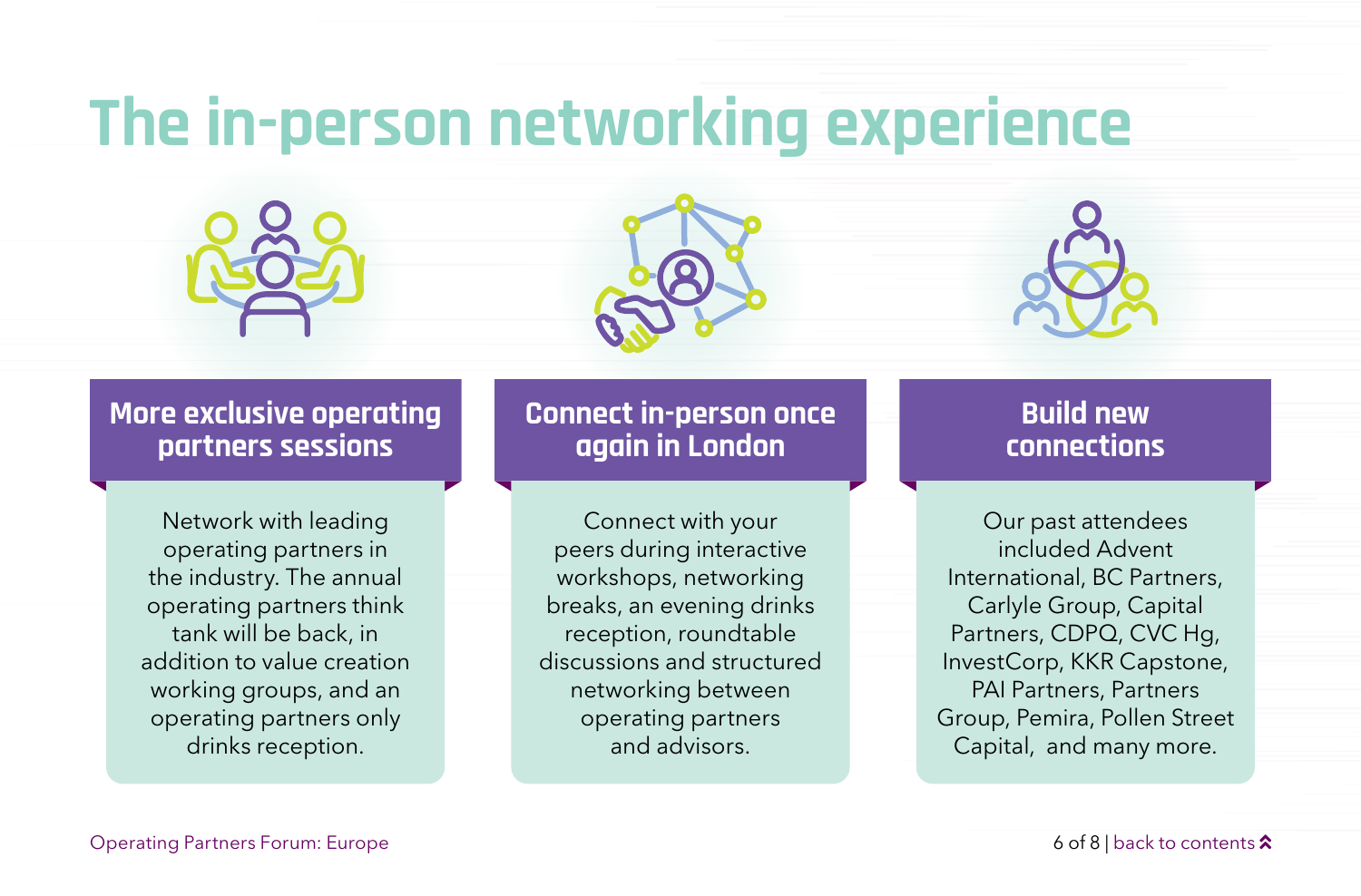### <span id="page-6-0"></span>**Sponsorship opportunities**



Sponsor **Example 20** Sponsor For more information on available sponsorship opportunities please contact:

> Lawrence Dvorchik lawrence.d@peimedia.com  $\leftarrow$  +1 646 545 4429

#### **[SUBMIT AN ENQUIRY](https://www.peievents.com/en/contact/?peievcc-event-id=46222&contact-form-page=sponsor) O**

[Operating Partners Forum: Europe](https://www.peievents.com/en/event/operating-partners-forum-europe/) 7 of 8 | [back to contents](#page-1-0)  $\lambda$